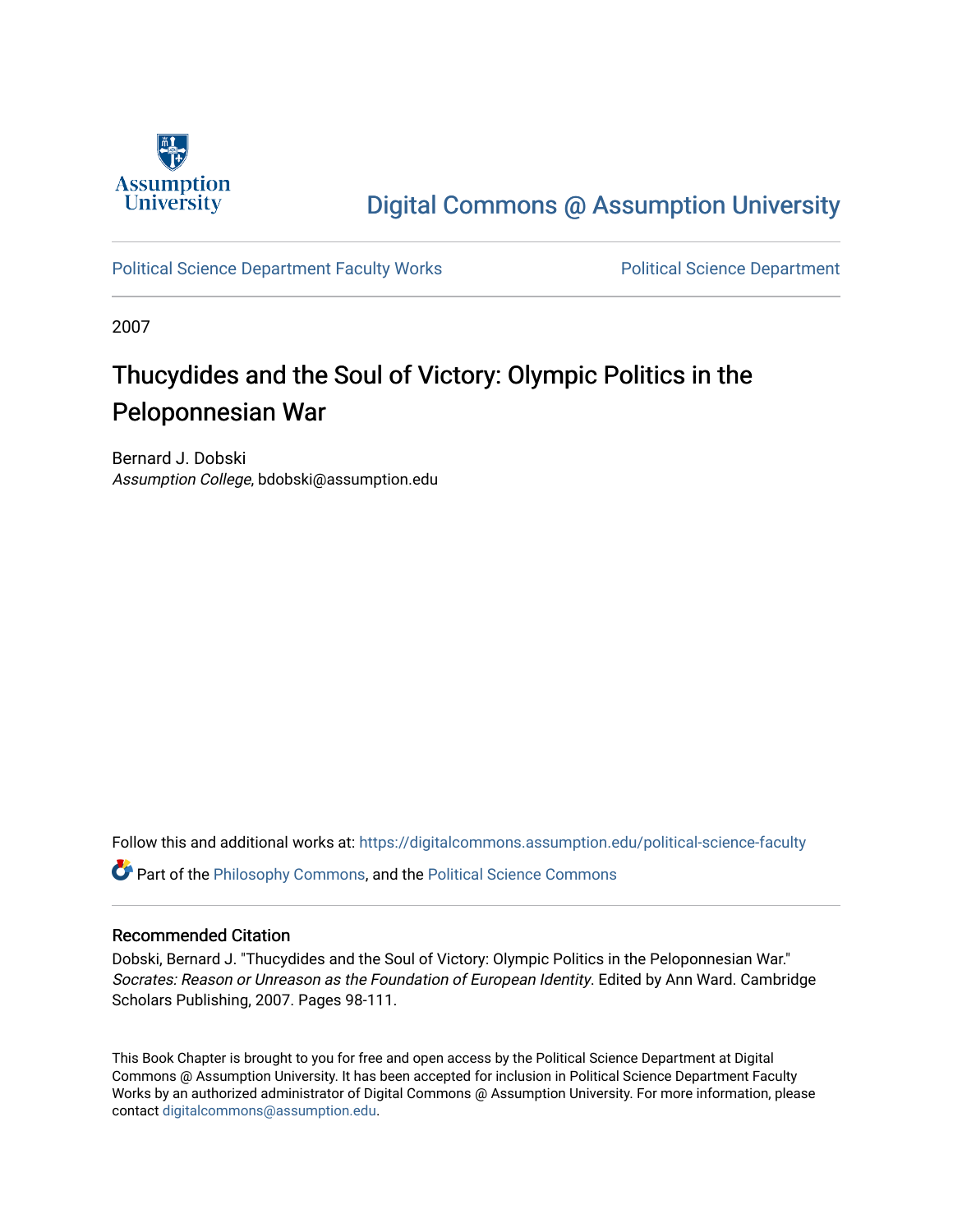# CHAPTER SEVEN

# THUCYDIDES AND THE SOUL OF VICTORY: OLYMPIC POLITICS IN THE PELOPONNESIAN WAR

## BERNARD J. DOBSKI, JR.

Thucydides comes down to us as the author of an account of the life and death of Greek politics known traditionally as the History.<sup>1</sup> Because Thucydides is widely considered a historian and not a philosopher, we do not think in the first place to study him when we ask whether Socrates and the political philosophy to which he gave birth form the roots of European identity. Indeed, in the only work Thucydides leaves us, one encounters no philosopher and the word "philosophy" is used only once (II.40.1). And to our knowledge Thucydides never spent any time with Socrates or his students.

l. t L.  $\mathfrak{g}$ 

l'

But Thucydides' relevance to a Europe whose political identity has increasingly come into question becomes clear when we reflect on the justification of his great theme. The greatness of his work flows from the character of the Hellenic civilization that the Peloponnesian war destroyed and of which it was the peak. One may therefore understand Thucydides as the first to account for and evaluate the origins of that civilization. For Thucydides, what makes Greek civilization unique derives from the Greeks' discovery of politics, understood as the emergence of and respect for the common good. If the ideal embodied in Greek politics forms one of the pillars of European identity, then turning to Thucydides should offer a useful corrective for a Europe that flirts with the ideological temptation to, as one commentator suggests, abandon its identity and be done with politics.<sup>2</sup> To be specific, Thucydides' work reminds contemporary Europeans who seek to transcend their national boundaries of the civilizing and moderating effects of political communities devoted to common, and thus exclusive and particular, goods. The History thus provides a cautionary tale for all those tempted by immoderate and utopian desires to abandon such exclusive and particular communities.

But what does this have to do with *Socrates?* When we reflect on the traditional classification of Thucydides as a historian we discover that this label rests partly on an anachronism; *his* work precedes the emergence and hardening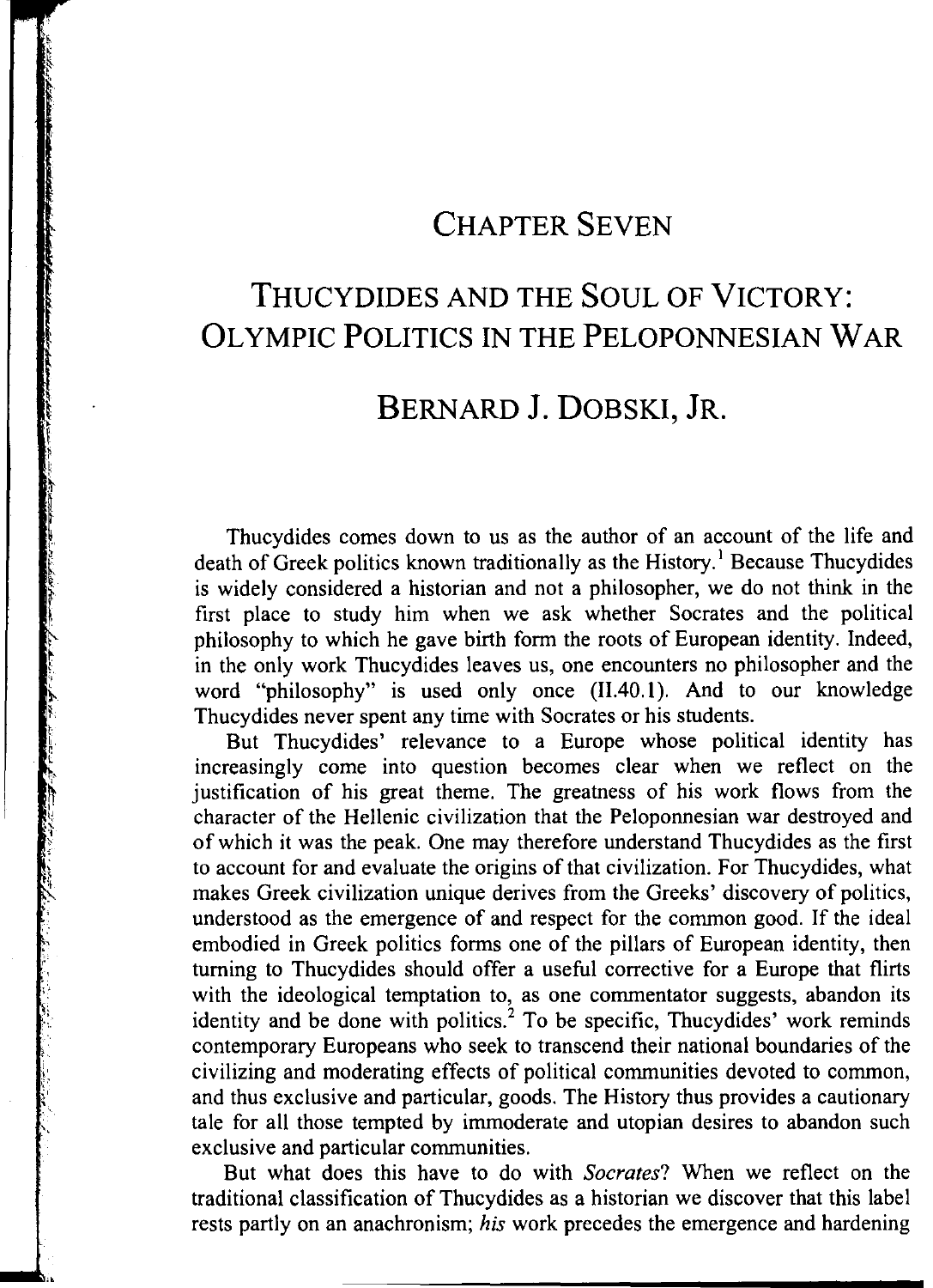of the divisions between the sciences, themselves originating much later in the work of Aristotle. And in claiming to present the enduring truths regarding the nature of man and of politics through an account of a single event, Thucydides comes to sight as neither historian nor philosopher nor poet, as Aristotle understood them, but some combination of all three. Indeed, the very form and content of the History force us to question the rigidity of such distinctions and the epistemological assumptions they embody. His claims to universal insight coupled with his unremitting focus on practical politics and his conscious refusal to indulge in any explicit theorizing suggest that Thucydides discovered a "new" method of presenting political wisdom, one seemingly opposite that employed by the Platonic and Xenophontic "Socrates." His work thus invites us to question anew the approach traditionally associated with political philosophy. In Thucydides' presentation of the life and death of Greek politics we find his contemporary relevance to Europe and his contribution to classical Greek rationalism delicately interwoven. This paper intends to provide an account of that interweaving.

The commentary on Thucydides' text that follows intends to show that Thucydides, in revealing the distinctive character of Greek politics as he does, also indicates the conditions necessary for reflecting on the nature of Greek political life. By exposing the nature of Greek politics, he points out the limits facing the common good and thus points to the limit to our capacity to know a political good that is wholly common. In seeking to abandon a *Europe des patries,* contemporary Europeans not only flirt with dangerous utopian visions; they also risk obscuring our sense of the limits to reason and thus obstructing the wisdom that reflects our acceptance of them.

#### **The Olympic Character of Greek Politics**

To grasp the import of the Greek ideal to Thucydides (and to European politics), we must begin with his account of the birth of Greek politics. And that means we must turn to his first comments on Greek politics and Olympic contests as he presents them together at the very opening of his narrative account (1.6). In turning to Thucydides' narrative, however, one must exercise care. His account of the ancient past, like all his narrative, is unusually compressed, forcing its readers to tease out those insights that govern its composition. To appreciate the narrative's political wisdom, the reader must supply on his own the reflections that inform and unite the seemingly offhand details dotting Thucydides' prose. And the reader can only do this if he works backwards, as it were, reconstructing Thucydides' political wisdom from the details that he selected for his narrative. By approaching the archaeology in this way, we can best discover what makes Greek politics so distinctive.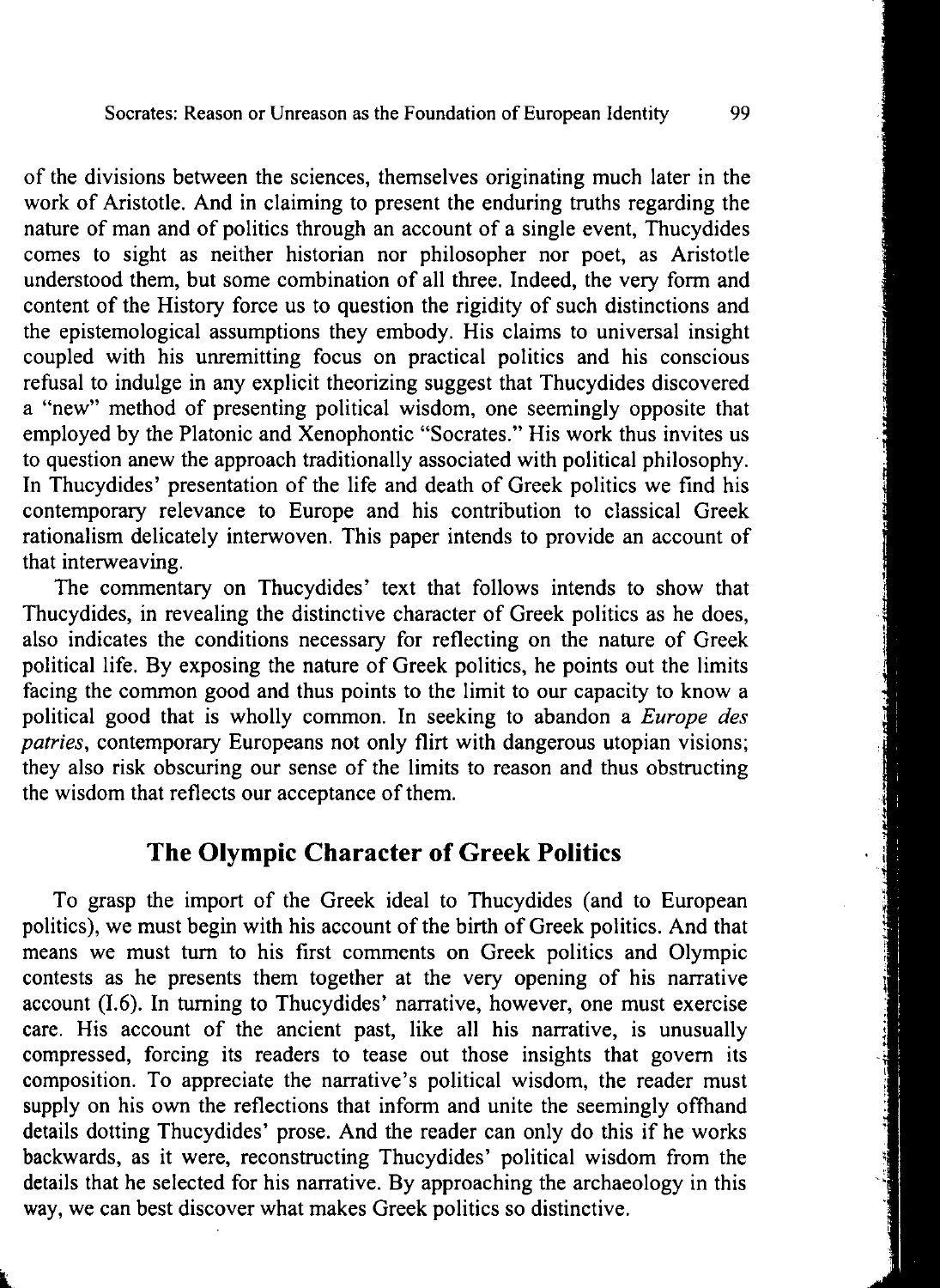Thucydides remarks that it was in Sparta first where the great among the citizens chose to observe an equality of appearance (isodiaitoi) among the many, adopting the more modest style of dress worn by the poor. A sense of restraint on one's outward conduct on behalf of the welfare of others originated in Sparta. He then notes that the Spartans also originated the Olympic practice of wrestling in the nude. By having one follow the other Thucydides invites us to uncover how one of his seemingly irrelevant asides bears on one of his most explicit and most important political notes.<sup>3</sup>

According to the narrative, those who dominate in politics freely choose to conceal outward appearances of their superiority. Those who aspire to dominate physically, on the other hand, choose to reveal themselves when competing. By discarding their clothes, the Spartan wrestlers discard conventional covers and restraints, staking out a kind of non-conventional, or natural, self-sufficiency. Because such a self-disclosure aims at revealing one's natural greatness and beauty, then it cannot be understood as simply a means to the victor's garland; indeed, the very act of disrobing testifies to one's superiority insofar as it requires one to overcome the shame of one's nakedness. The concern for how one competes (clothed or unclothed) thus mediates the concern for victory and its spoils. The contest's outcome is now understood to confirm about the contestants what the audience should see with their "own two eyes." Exercising naked amounts to a claim to the goods of victory in light of one's nature. On the basis of this innovation, Thucydides draws his first distinction between the Greeks, who fight in the nude, and the Asiatic barbarians, who cover their bodies in the pursuit of victory's rewards.

To reconcile the Spartan practice of self disclosure with the Spartan politics of concealment, we must recall that in the on-going contest to preserve their rule, the Spartan great voluntarily limit the open exercise of their power by concealing the appearance of their greatness. Like the grapplers, they eschew the concern for the material goods that follow from rule in favor of considerations regarding how they rule. And like the Olympic combatants, they aim to establish their superiority in terms of self-sufficiency. For who else, but the supremely self-sufficient, could afford to forego the possession of those goods that rule affords? Moreover, by donning the garb of the commoners they refrain from gaudy displays of wealth. The pride of the demos, and thus the stability of the community, serves to check their pursuit of individual selfinterest. Thus devotion to the community's welfare, understood as the disclosure of one's superior character, seems to be both a means to legitimate rule and an essential part of the rule itself.

By crediting the Greeks with generating the concern for "the common," Thucydides credits them with discovering politics itself. And by crediting the Greeks with the discovery of politics, he credits them with revealing more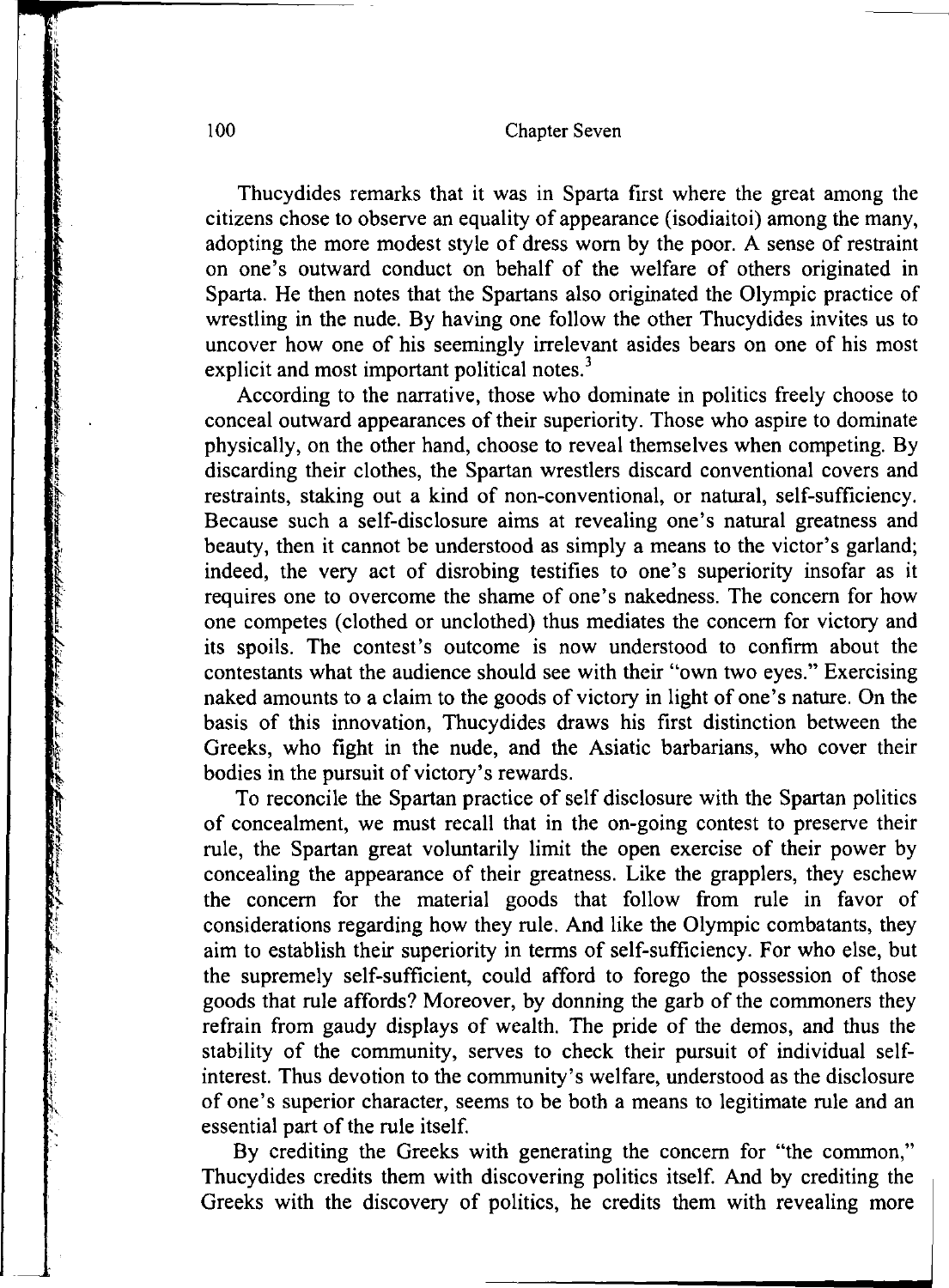clearly than before the human origin of the sense of a rightful limit on selfinterest. Such an interpretation is, of course, by no means obvious, but what Thucydides tells us about the earliest Athenians, in a note just prior to this section, lends it support.

Forced to farm Attica's poor soil and dogged by the constant threat of starvation, the early Athenians naturally possessed a heightened awareness of their vulnerability and exposure to need. The experience of such constant need seems to have impressed upon them the fact that no amount of goods could ever free them from the threat of evils. This awareness was reinforced, paradoxically, by the fact that some of those who originally settled the city were no weaklings themselves. They too originally possessed power, but not enough power (they were dunatotatoi, I.2.6). The depth of the Athenians's concern for selfsufficiency finds perhaps no more artful expression than in the note that later generations, growing into a more luxurious way of life, discarded the convention of wearing golden-grasshoppers in their hair (I.6.3), a convention intended to honor the city's autochthonous gods. <sup>4</sup>

By reminding them of their autochthonous gods, such adornments recall their attachment to and dependence on this particular land, as infertile and unforgiving as Attica is. By abandoning this convention as they freed themselves from poverty, the wealthy Athenians revealed their yearning to be free of their bond to this particular land and the physical neediness that that bond signified. Their actions testify to their desire to break free from the limits imposed by both nature and the gods. Their impiety points to their desire for a complete and total freedom, and thus a self-sufficiency, that is entirely the product of one's own efforts. Owing itself to no one or no thing outside of one's self, such freedom appears, quite naturally, limitless. Desires for such freedom and self-sufficiency, however, seem to be at odds with the earliest Athenians's initial experiences with both nature and politics. The encounter with an inhospitable nature combined with their political failures seems to have made these Athenians keenly aware both that they require external goods to satisfy the needs which plague them and that they can never have enough power to acquire all the goods necessary to satisfy such needs. In this light, the endless pursuit of unlimited power surely appears absurd.

Awareness of this predicament, however, seems perfectly consistent with both the Spartan efforts at disclosure and concealment. By voluntarily eschewing the possession of external goods, the Spartan elite, for example, could establish their superior self-sufficiency-and thus their superior claim to rule-while circumventing the otherwise absurd effort to satisfy a limitless need. In fact, in revealing their superior character, the Spartan elite decisively improve on the example of the wrestlers; one's character is less needy because it is less vulnerable to the whims of nature and fortune. And because it is independent of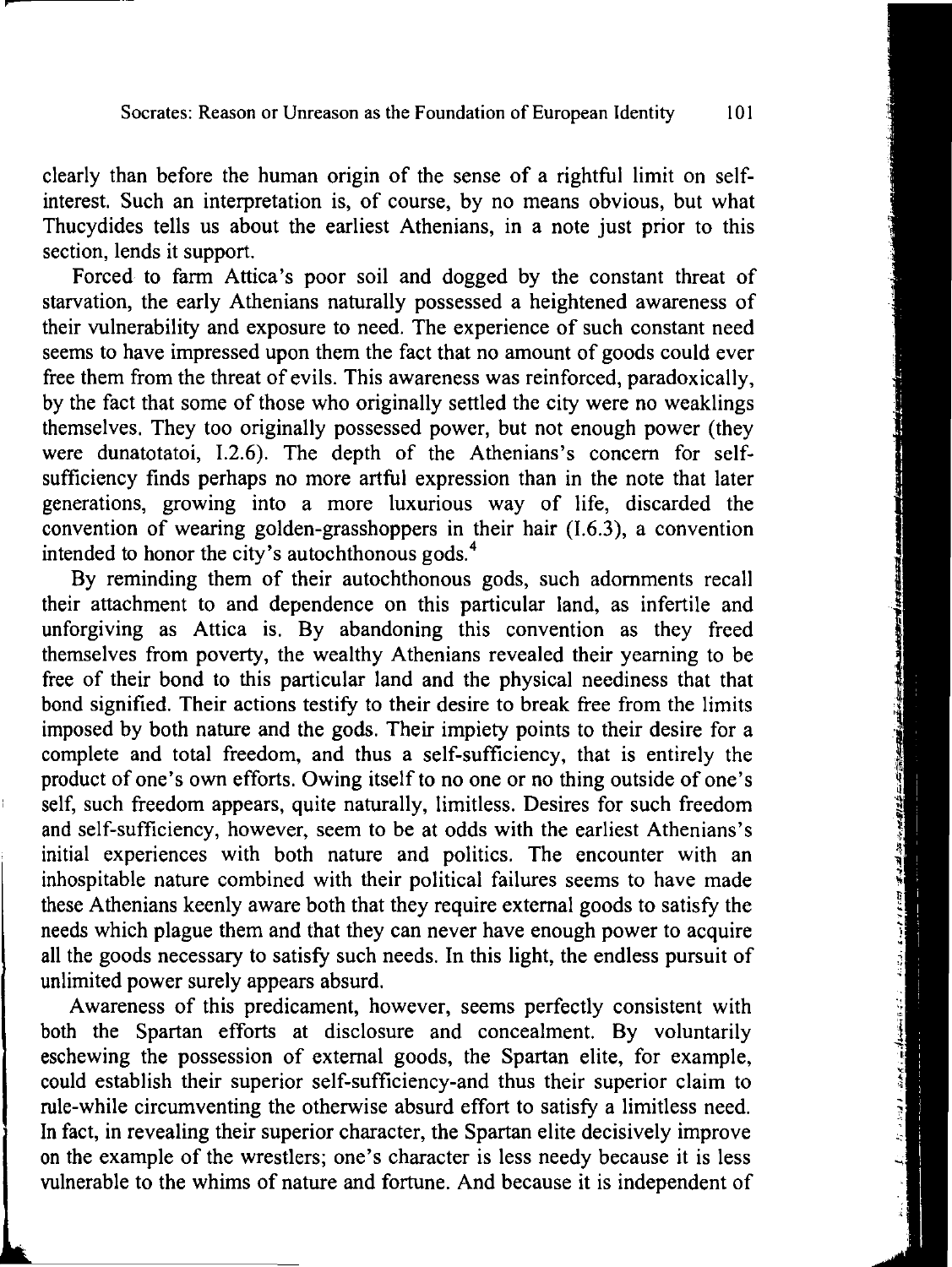biology, one's character also appears to be more "one's own"; the selfsufficiency they seek to reveal derives almost entirely from their own efforts. At any rate, the Greeks appear to provide a rational response to the conflict between the efforts to satisfy their seemingly endless needs and the limits, natural or otherwise, to all such efforts.

Given its place at the beginning of Thucydides' discussion of Greekness, we should not be surprised to find such a political psychology at work in the wartime efforts of both the Athenians and the Spartans. At the least, those cases when Thucydides draws our attention to Olympic contestants should reinforce the lessons so subtly intimated in his narrative even as they invite us to bring our earlier insights to bear on the passages in question.

### **Cylon**

Cylon is the first Olympic victor noted in the History (l.26). He was an Athenian noble who attempted to overthrow the city of Athens and establish himself as tyrant. Cylon based the date of his coup on the Delphic oracle's prophecy that he should seize Athens on the greatest festival day. And he presumed the greatest festival day to occur during the Olympic festivals since he was crowned Olympic champion during these holidays. Cylon thus appears fueled by the conviction of his superiority as revealed in his Olympic victory. And he appears to desire to dominate Athens openly to reveal his own greatness just as the Olympic wrestlers revealed themselves in part to disclose their natural superiority.

But while consideration of Olympic nudity suggested the contestants understood their victory to reveal their attention to some rightful limit on their quest for victory, Cylon's story suggests that he wanted to rule Athens alone and without limit. He did not see, as the Spartan great saw, that to establish his true superiority he must establish his independence from the goods that come with ruling. Nor did he see that this is best effected through service to others. Had he reflected on what he hoped to win by the possession of a good like political rule, he might have seen that devotion to the common good and not tyranny best reveals one's superiority.

To come to such an insight, Cylon would have had to reflect on those physical and psychological needs driving him to pursue tyranny. And such reflection would have forced him to accept the limits to his political hopes and thereby moderate his political aims. At least this is what the details of his story would suggest. For instance, Thucydides notes here that another religious festival was also considered the greatest  $-$  the Diasia, a festival celebrated outside the city. He also notes, as a seeming aside, that most of those who live outside the city are poor and that, on account of their poverty, the poor who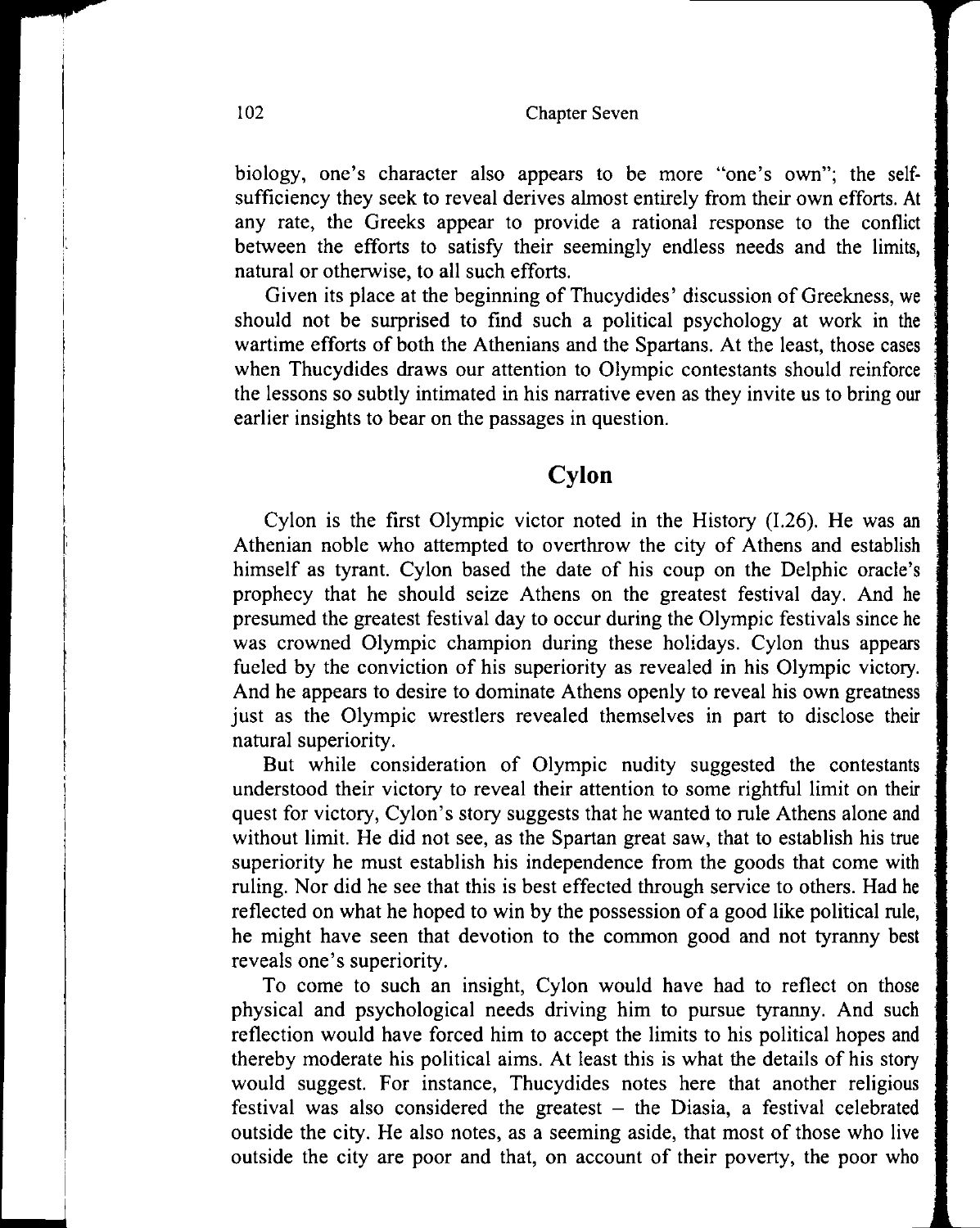participate in the Diasia do so by sacrificing to the god animals fashioned out of cake (I.126.6). By distinguishing this festival of Zeus by the presence and participation of the poor, this seemingly minor detail's political relevance emerges much more clearly. Thucydides' apparent aside here invites us to contrast the example of the demos, whose poverty and neediness compel them at once to sacrifice and to moderate their sacrifices, with that of the wealthy nobleman Cylon, who seeks unlimited political power for himself.

-

Because Cylon does not include the Diasia in his political calculations, he does not think of the poor, the bodily needs that plague them, and the pieties that moderate their sacrifices. And this failure mirrors his misinterpretation of the oracle. Insofar as he judges his Olympic victory to confirm his superior worth, and insofar as this judgment clouds his interpretation of the prophecy, Cylon fails to see that his superiority is best revealed through political moderation. Because his misinterpretation of the oracle allows him to forget what is nearest to his city, like the religious festival in Attica, then it appears that Cylon has not sufficiently reflected on what is nearest to him, like the neediness that drives him to pursue immoderate political rule.

In light of his Olympic victory, Cylon's failure in Athens compels one to raise questions about the link between one's presumed natural superiority and the recognition by others of that quality: if he was manifestly superior to Athens' current rulers then how could he have failed? His failure forces us to ask whether the presumed good of political rule, with its public recognition of who is politically superior, satisfies what men like Cylon seek in disclosing their greatness. After all, how can the public confirmation of his greatness testify to his superior self-sufficiency and thus superior goodness when he also depends so completely on the public's approbation? The following digression on Pausanias (I.128-135. l) and Themistocles (I.135.2-138), two men also charged with aspiring to tyranny, deepen these reflections.

#### **Alcibiades**

Of course, to see these reflections confirmed, we must tum to Thucydides' presentation of Alcibiades. After all, few Greeks in Thucydides' work represent Greek greatness like Alcibiades.<sup>5</sup> Surely he, of all figures, represents the psychology of the Olympic champion. But Alcibiades did not participate in the Olympic games; he sponsored the chariots who were first, second and fourth victors at the Olympic games (VI.16). Such distance from the field of competition finds its parallel in his curious absence from the field of battle. Given his reckless political ambitions one is surprised to discover that we never witness Alcibiades engaged in armed conflict. He is always behind the action, trying to orchestrate the great political drama unfolding before him. This fact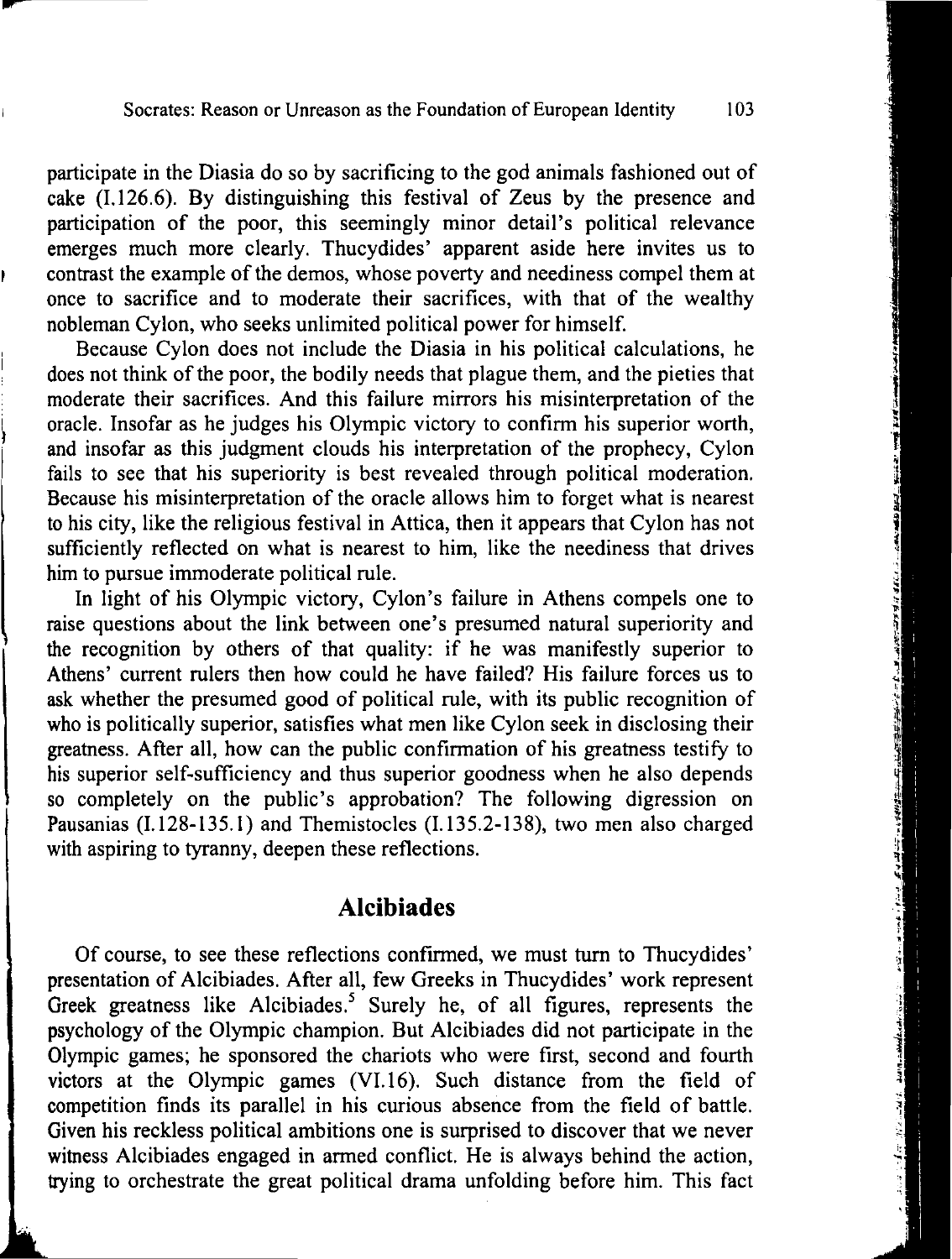reflects the amazing indirection characteristic of his policies as a whole (see for instance, Vl.48); his plans always rely on deceit, feints, and playing his opponents off of each other. Such indirectness of action, however, contrasts strikingly with the candor with which he asserts in speech both his right to rule his fellow Athenians (VI.16) and his pursuit of even loftier ambitions (VI.89-92).

Alcibiades' apparent refusal to engage in direct conflict with others, however, does not stem from any reservations about his superior qualities as much as it stems from his profound belief that they are so manifestly great as to render any direct contest unnecessary. In this way, his character embodies a more rational stage in Olympic political psychology. For by reflecting on the questions occasioned by Cylon's failure, one must also raise questions about the very logic behind Olympic victors. If one's greatness is in fact as manifest as one supposes, then what explains the need to have it confirmed by others? To pursue such confirmation through physical contest is to admit tacitly that one's greatness is not as manifest as originally supposed. And a coerced confirmation is not nearly as sweet as one freely granted. Awareness of such points seems to explain Alcibiades' resort to persuasion as opposed to force. Through speech he can reveal his course of action to be the superior course, and through the rational disclosure of such superiority he can gain the voluntary compliance of his audience.

Of course, to say that Alcibiades reflects a more rational development of Olympic political psychology is not to say that his perspective is simply rational. For if Alcibiades does not wish to compete openly for the public's recognition of his virtue, then his title to rule will always remain in question. On the other hand, if he does deign to test his worth openly-through force or speech-then he must admit that a question exists as to his manifest superiority. Alcibiades surely knows, for instance, that his political enemies, be they Athenians, Spartans or Persians, will not simply acquiesce to his political will. Their resistance alone should cause him to reflect on the divergent interests that define political life; it should lead him to reflect on the connection between one's presumed greatness, which should be its own reward, and the goods one believes to be owed on account of that presumption.

These reflections emerge most clearly in Thucydides' lengthiest treatment of Olympic victors and Olympic games (V.49-50 and ff). Thucydides notes that during the games in the 12th year of the war the Boeotian-led chariot of the Spartan Lichas was declared victorious. So that all the Greeks would know he was responsible for the win, Lichas crowned his driver in the middle of the concourse. Because it had recently been declared unlawful for Spartans to attend, participate in or even sacrifice at the games, Lichas was publicly whipped. Unable to resist the desire to reveal his responsibility for the chariot's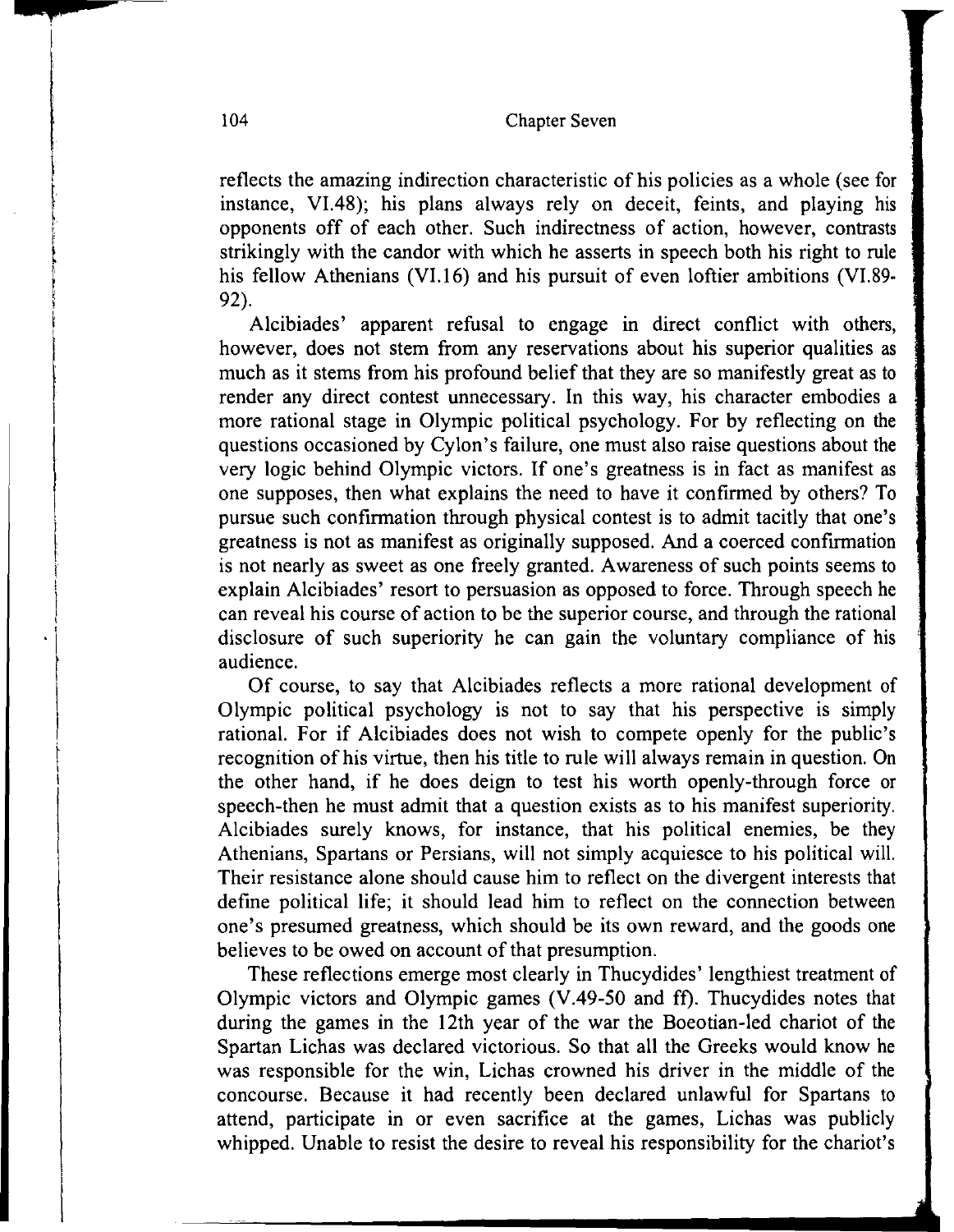victory, Lichas's actions implicitly testify that winning by itself (if on the sly) is not enough; he needs the Greek world to witness his superiority even though it might mean, oddly enough, risking the stain of impiety and public humiliation. Had he been content merely with the knowledge of his chariot's victory-that is, had he been more moderate in his expectations about what victory could mean for him-Lichas could have left the Olympic Games unscathed. His example suggests that understanding one's superior self-sufficiency as a good in itself is perfectly consistent with a prudence that requires us, at times, to practice a certain concealment.

While Lichas, the Spartan sponsor of charioteers, suffers the shortcomings of his "Olympic" understanding, Alcibiades, his Athenian parallel, manages to avoid a similar fate. Always able to wiggle out of a jam, Alcibiades is never compelled by some political failure to ask how voluntarily limiting the pursuit of self interest can be at once the means to his good and the very good he pursues. Nor do we see him ask what is so sensible about concealing himself in the service of revealing his greatness. Were he to raise such questions, Alcibiades would also be led to wonder how the political rule he seeks can reveal and thereby establish his superiority if it is also and at the same time supposed to confirm a superiority that should already be manifest. Put differently, if one's greatness is understood in terms of self-sufficiency, then one cannot also claim, as Alcibiades does, to be entitled to extra goods on account of that greatness. At any rate, one might expect such questions, if asked, to introduce at least a temporary pause in one's pursuit of political rule, a pause we see nowhere in Alcibiades' frenzied career.

By helping us raise these questions, however, Thucydides illustrates for the reader the incoherence of the Olympic perspective. Through the figure of Alcibiades we see how the Greek response to one's physical and psychological neediness-which originally gave birth to the concern for the common good and Fracture the incoherence of the Olympic perspective. Through the figure of<br>Alcibiades we see how the Greek response to one's physical and psychological<br>neediness-which originally gave birth to the concern for the common go individual self-interest, and thus to injustice. After all, Alcibiades, perhaps the fullest flowering of the Greek ideal, also represents the work's greatest traitor. By arranging political events to highlight his own greatness, Alcibiades earned a most infamous reputation as a double-dealer. Alcibiades' promise and apparent betrayal allow us to see more clearly how a war whose greatness consists in the suffering, lawlessness and injustice it wrought, could arise among the Greeks, who were the very cradle of justice and politics itself. In so indicating the single root of justice and injustice, Thucydides prepares us to wonder if justice, as it emerges in ancient Greece, possesses an unblemished integrity. Or is it inextricably linked to the injustice it opposes?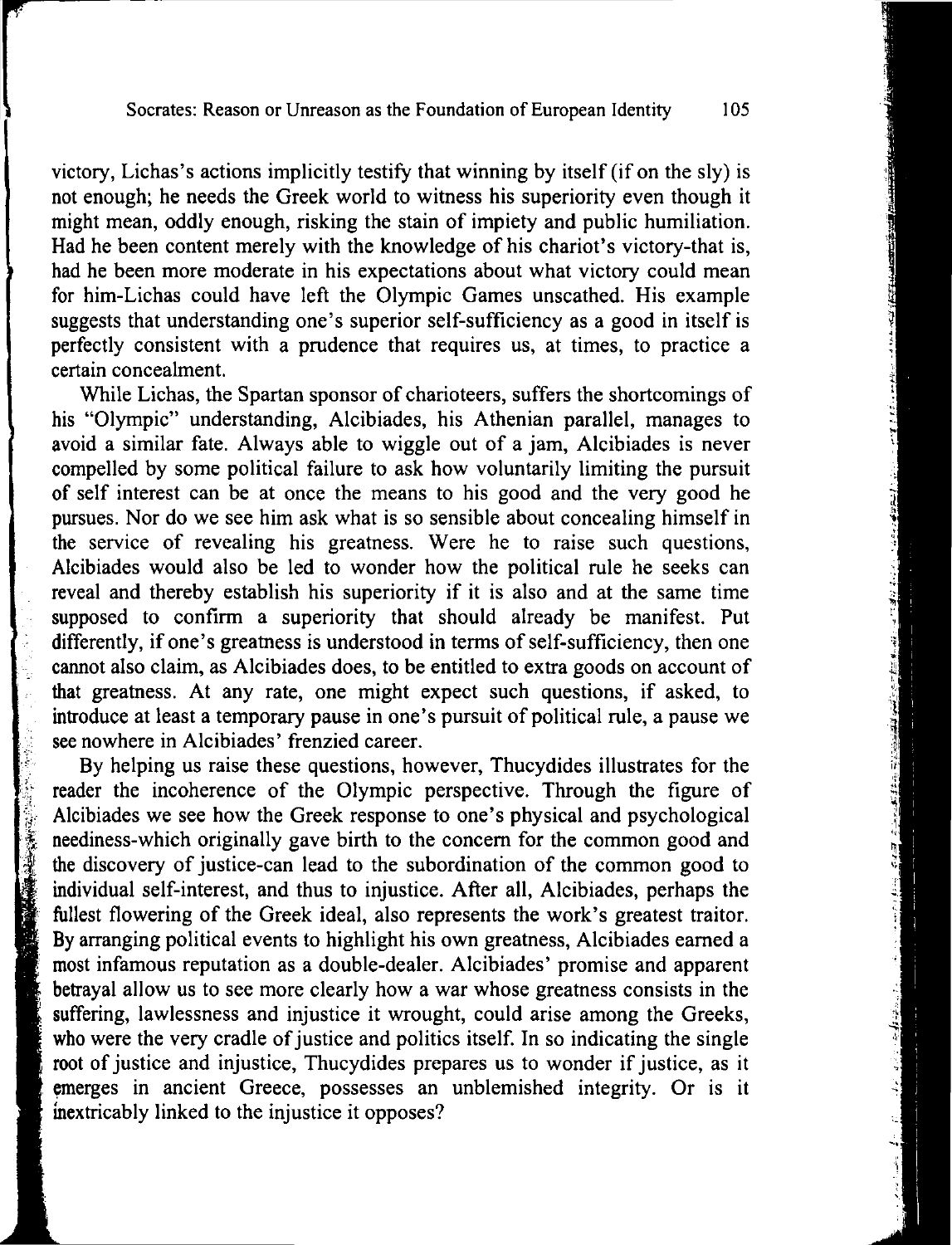#### **Arcadia**

Faced with such questions, we are led to wonder if there exists a more adequate response to those needs that led to the Greek discovery of politics. Again, Thucydides' most extended treatment of Olympic victors and Olympic Games (V.49-50) proves crucial to this quest. Thucydides identifies these games not by the impiety of Lichas, but by the victory of Androsthenes of Arcadia. Because this is the only reference to Androsthenes in his massive work, Thucydides' note here focuses our attention on his Arcadian background. Given the brevity of our task, we can only speculate about the importance of such a tiny region to Thucydides' broader purposes. Two observations here will suffice: Arcadia is mentioned along with Athens as the only regions in Greece whose soil lacked natural virtue (I.2) and it is ultimately responsible for giving Sicily its name (V.2).

As one commentator notes<sup>6</sup>, Thucydides' introduction to Athens suggests that her natural poverty proved critical to the emergence of her political talent and, ultimately, her imperial power. Thucydides' artistry thus presents Arcadia as an alternative to Athens, one whose response to her own neediness and vulnerability did not lead to conquest and empire, but rather to the emergence of an island power that would deal Athens its greatest defeat. Of course, given her location in the heart of the Peloponnese, Arcadia could never develop that stable population which proved so important to the growth of Athenian power. But even the great island-power Sicily, like Arcadia herself, never sought dominion over others. Rather, she defended herself against the unprovoked aggression of an imperialist Athens. Moreover, unlike every other Olympic victor noted in the History<sup>7</sup>, Androsthenes, the Arcadian champion of the Pancration, never sought to translate his Olympic victory into political domination; apparently he did not understand his victory to entitle him to additional goods. Might it not be the case then that Thucydides intends to present Arcadia and Arcadians as reflecting an alternative response to those needs that led Athens, Cylon, and Alcibiades to seek the full disclosure of their greatness through political domination? Might Arcadia's example suggest that a more moderate understanding of natural greatness, borne from a profound initiation into human need and thus human limits, can be consistent with policies of restraint and concealment?

Such suggestions, though tempting, must also account for the fact that Arcadia herself was always subject to invasion by others and that her political heirs, the Sicilians responsible for naming their island, were eventually supplanted by the Syracusans. And the best examples of political moderation and prosperity in the work, Sicily, Chios and Sparta, owe such benefits to their outward domination of others. In fact, the History as a whole clearly shows that cities cannot practice such restraint and concealment if they hope to thrive and

""" ·~z~-.·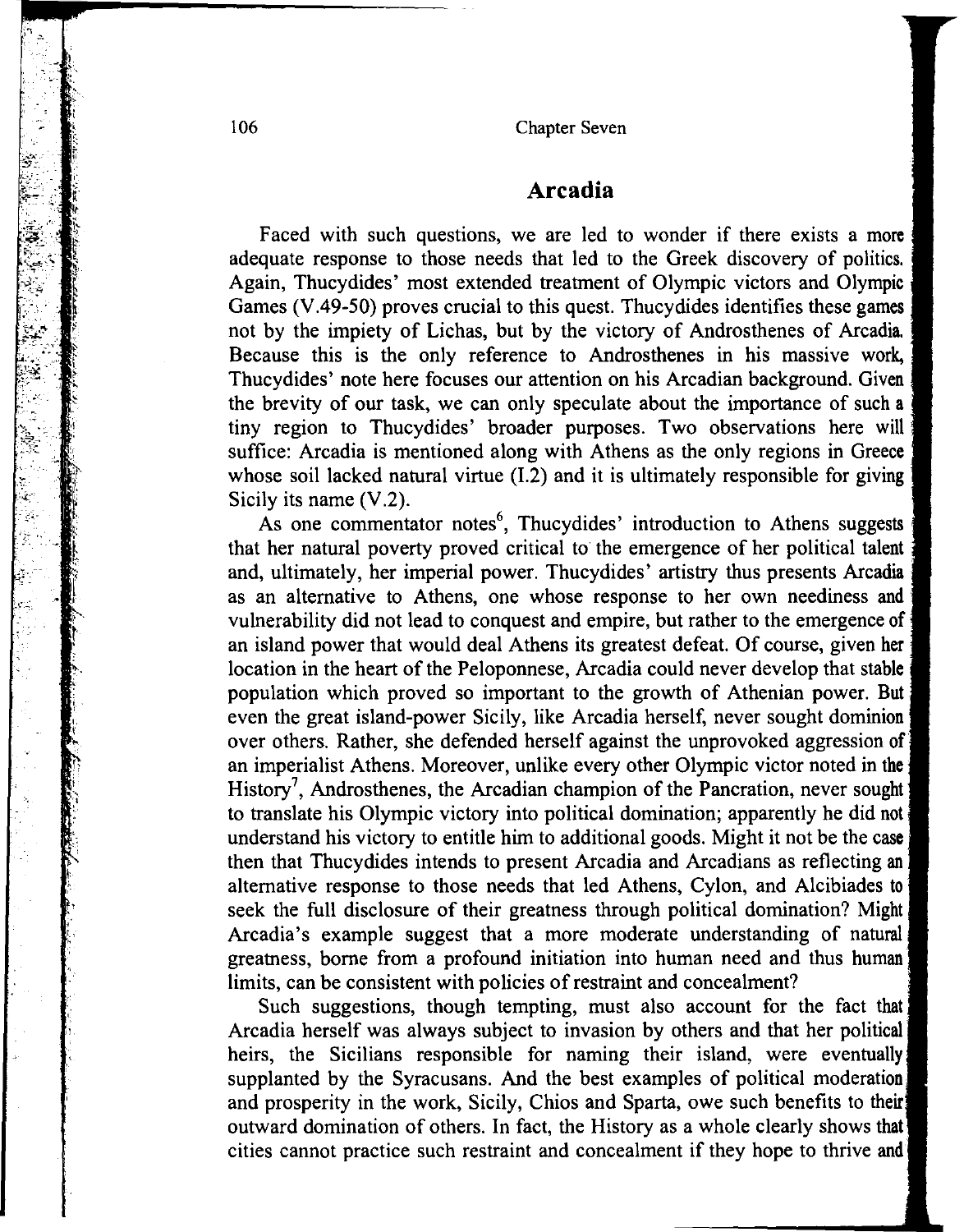remain free. But perhaps individuals can practice a restraint and concealment that is nevertheless consistent with their natural greatness. While men like Cylon, Alcibiades and Lichas do not practice such restraint or concealment, another notable political "failure" does. Could Thucydides embody the solution to the problems confronting Olympic victors?

### **Thucydides' Love of Victory**

While no Olympic champion, Thucydides informs us that he too seeks victory in his contest with the poets  $(1.9-11; 19-22)$ . The character of the victory he seeks best comes to light by reflecting on his famous methodological comments near the beginning of Book I (22). Thucydides' particular method is crucial insofar as it is his distinctive approach to political affairs that constitutes his superiority over the poets. These comments insist on two strict distinctions: 1.) between the speeches and deeds of the History's actors and 2.) between Thucydides' judgment and historical accuracy. A concern with historical accuracy governed his treatment of the deeds, while he composed the speeches with a view to what was, in his judgment, necessary under the given circumstances.

This is a notoriously difficult passage, so we shall limit ourselves to a few simple observations.<sup>8</sup> First, as reflection on the History shows, the speeches and deeds of the History's actors are not as distinct as Thucydides insists. After all, aren't delivered speeches themselves deeds? And the line between his concern with historical accuracy and his own view of what was necessary also tends to blur. Again, didn't Thucydides select and arrange which episodes and speeches he judged necessary to report?

Were it not for his artistry, we might be inclined to attribute such apparent inconsistencies to Thucydides' carelessness. But if Thucydides is in control of his work, as he surely is, we must ask why he invites his reader to cast doubt on the adequacy of his methods through the very manner in which he presents them. If he wants to point out the insufficiency of strict distinctions between speech and deed or between historical accuracy and his own judgment, then why not just say so?

One of the virtues of proceeding so indirectly is that by insisting on the explicit distinctions between speech and deed and between his treatment of speeches and deeds, even as he acts to the contrary, Thucydides can bring to light the character of such distinctions in a manner that is faithful to their absence. And if Thucydides' speech does in fact eschew the strict distinction drawn between the speeches and deeds of the History's actors, then he can hardly be expected to draw the distinction between his speech and the speeches and deeds of the war so distinctly. To do so would be to commit the very fallacy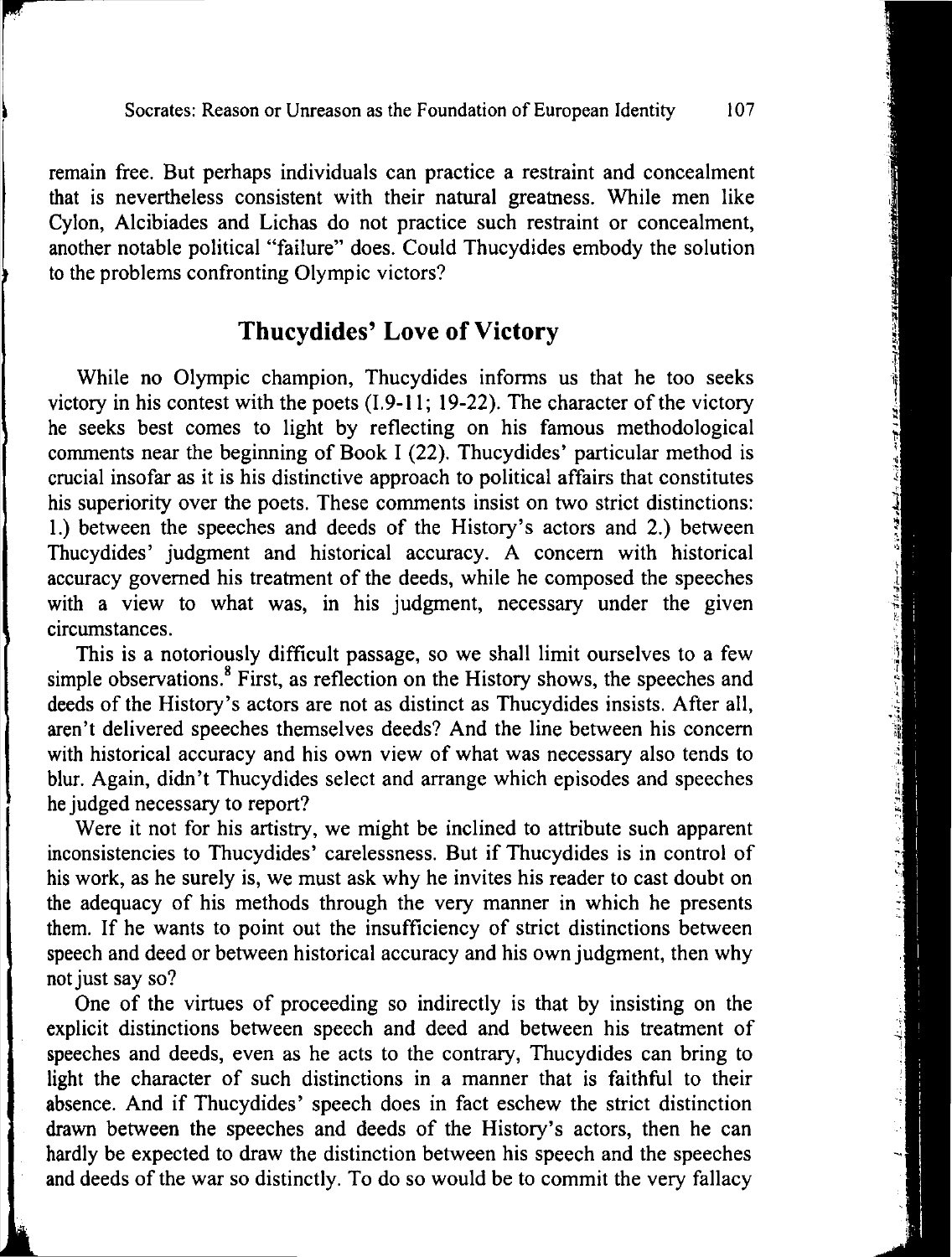l

'

he seeks to correct. He can thus quietly indicate the character of his own "speech" even as he "speaks" openly of the speeches and deeds of the History's actors. But such observations should unsettle us since they leave us with the impression that Thucydides practices an almost unheard of indirection in his presentation of political life. In this way, he reminds us of Diodotus who, in his speech on the fate of the Mytileneans, informs his fellow Athenians of the need to lie to them (III.43).

The necessity and political relevance of such concealment emerge when we recall Thucydides' treatment of the Greek love of victory. In detailing the roots in human nature of the desire for self-disclosure, Thucydides sketched the single origin of both justice and injustice. By subtly indicating that the justice which defines Greek political life also issues in or requires injustice, he pointed us to the obstacles confronting our ability to realize (and thus to know) a universal, unified, and unblemished moral category like a "justice as such." Thucydides' treatment of speeches and deeds reflects this insight insofar as that treatment's blurring of the distinction between speeches and deeds suggests that universal categories-which can only exist in the realm of pure speech-cannot exist apart from the particulars that constitute them. By pointing to the necessity of particulars for understanding universal categories, Thucydides' speech, informed by his insight into Greek politics, discloses a limit to our ability to know universals simply. <sup>9</sup>

It would seem then that in his recognition and observance of such limits lies Thucydides' victory over the poets. As his presentation of his great rival suggests, Homer seeks the applause of his audience (III.104). In fact, Homer, just like any other athlete, participated in the musical contests of the Delian games, seeking the public praise of his poetry. In seeking victory at Delos, Homer seeks the recognition of his greatness and thus the external confirmation of his superior nature. He thus appears to share the political perspective of the Olympic victors. Moreover, his desire for such praise implies that he has not seen the problems with the view that Thucydides brings to light for us. And because his poetry serves such goals (see again III.104), one should not be surprised to discover that it suffers from the same problems facing those athletes and statesmen who see in their victories more than there is. Thus, one of Thucydides' first criticisms of Homeric poetry was that it exaggerated the war's greatness; like the Olympic champions, Homer saw in the Trojan War more than there really was.

In light of this, it would appear that the poets overlook the moral and political shortcomings that Thucydides grasps. Perhaps then they also fail to appreciate the limitations to reason that are their consequence. Thucydides triumphs over the poets because his work reveals the truth about human limits while still obeying such limits. And while the observance of such limits

' .J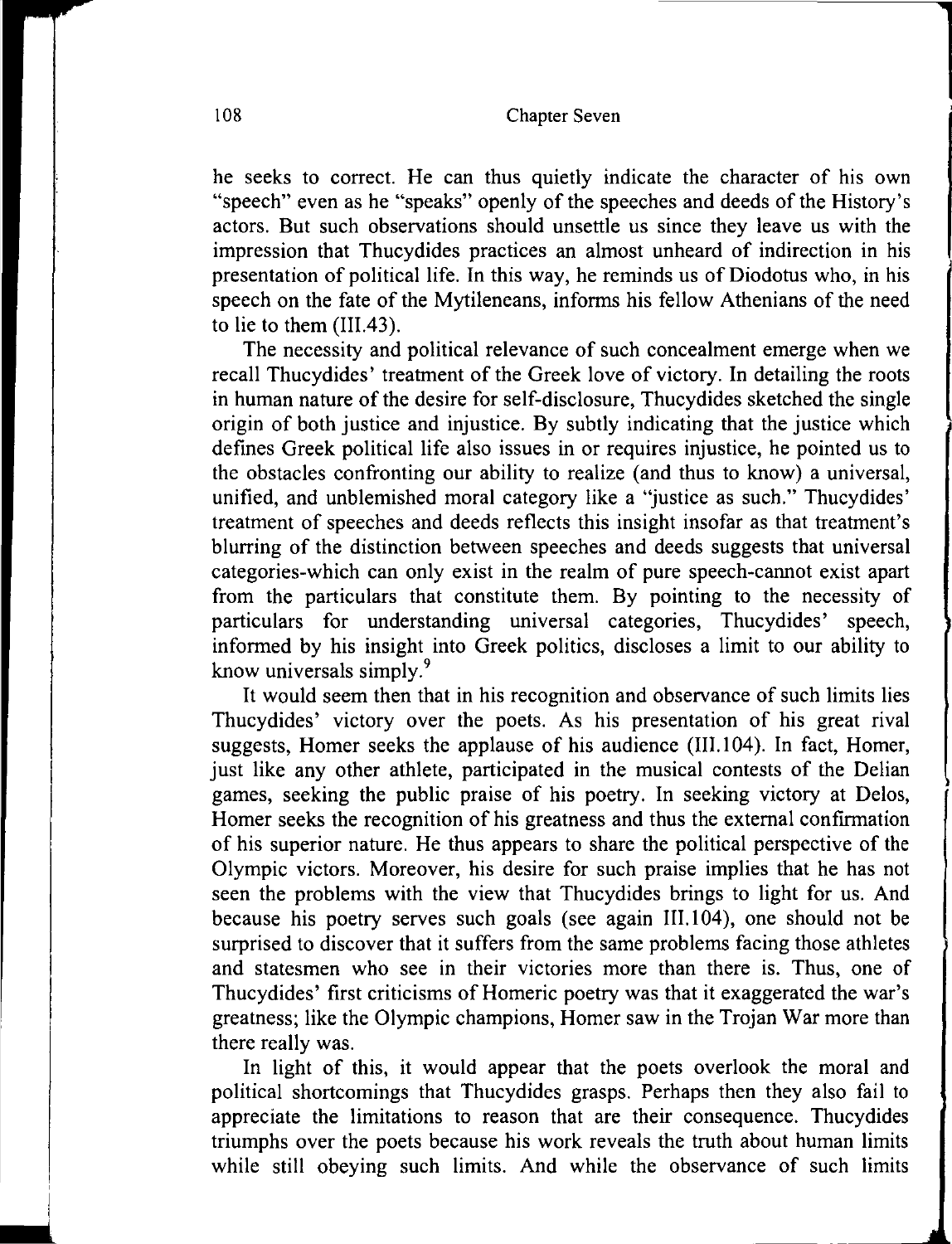discloses his greatness to us, as it did with the Spartan wrestlers and political elite, he does not require us to confirm that greatness for him. He wrote his work for neither applause nor prizes, but to be permanently useful (1.22). Of course, the lessons drawn out from Thucydides' presentation of Greek politics need not merely apply to his backwards glance at the poets. They might also serve as a preemptive criticism of those who follow Thucydides' efforts to present the enduring truth about human affairs. They suggest that Thucydides anticipated the difficulties that could beset the more direct dialectical inquiry employed by Socrates in the Platonic and Xenophontic dialogues. And these theoretical insights return us to the contemporary relevance of Thucydides.

### **Thucydides and Europe**

According to Pierre Manent<sup>10</sup>, the movement towards greater European unification is fueled by the belief that effectively erasing national borders within Europe will do away with the preconditions for warfare; no national boundaries means nothing to fight over. Europeans can cease worrying that they might someday revisit the horrors of the last century. This hope that that they can do away with war on the continent also stems from the view that war is little more than violent commerce. Given the sophisticated nature of modern free-market economies, we can peacefully address the commercial needs of men and nations and consider war a barbaric relic of a bygone age. A true union of European states represents the promise of a political good common to all Europeans by making national borders politically insignificant and enhancing Europe's economic standing in the world.

Thucydides' History, however, shows modern Europeans to be wrong on both counts. At the heart of the Greek love of victory, and thus conquest and war, is not the desire for commercial gain, but rather the full revelation of one's natural greatness. More importantly, he shows that the desire to reveal one's greatness finds its fullest and most consistent realization not in tyranny but in service to the common good. And this means one needs a vision of the common good that can arouse one's manly desire to assert his greatness on its behalf. But in the effort to abandon the politics of grandeur, modern Europeans obstruct any effort to articulate or even think about goods that are common to all; afraid of endorsing the exclusive goods they want to transcend, they shrink from putting goods "in common." They thus enervate those hidden springs within man that generate grand political action. And without any robust notion of the common good, one cannot hope individuals will simply restrain on their own the selfish pursuit of their ambitions. Nor can one reliably expect others to resist the efforts of their most talented and ambitious citizens. The tyranny they fear thus becomes more, not less, likely.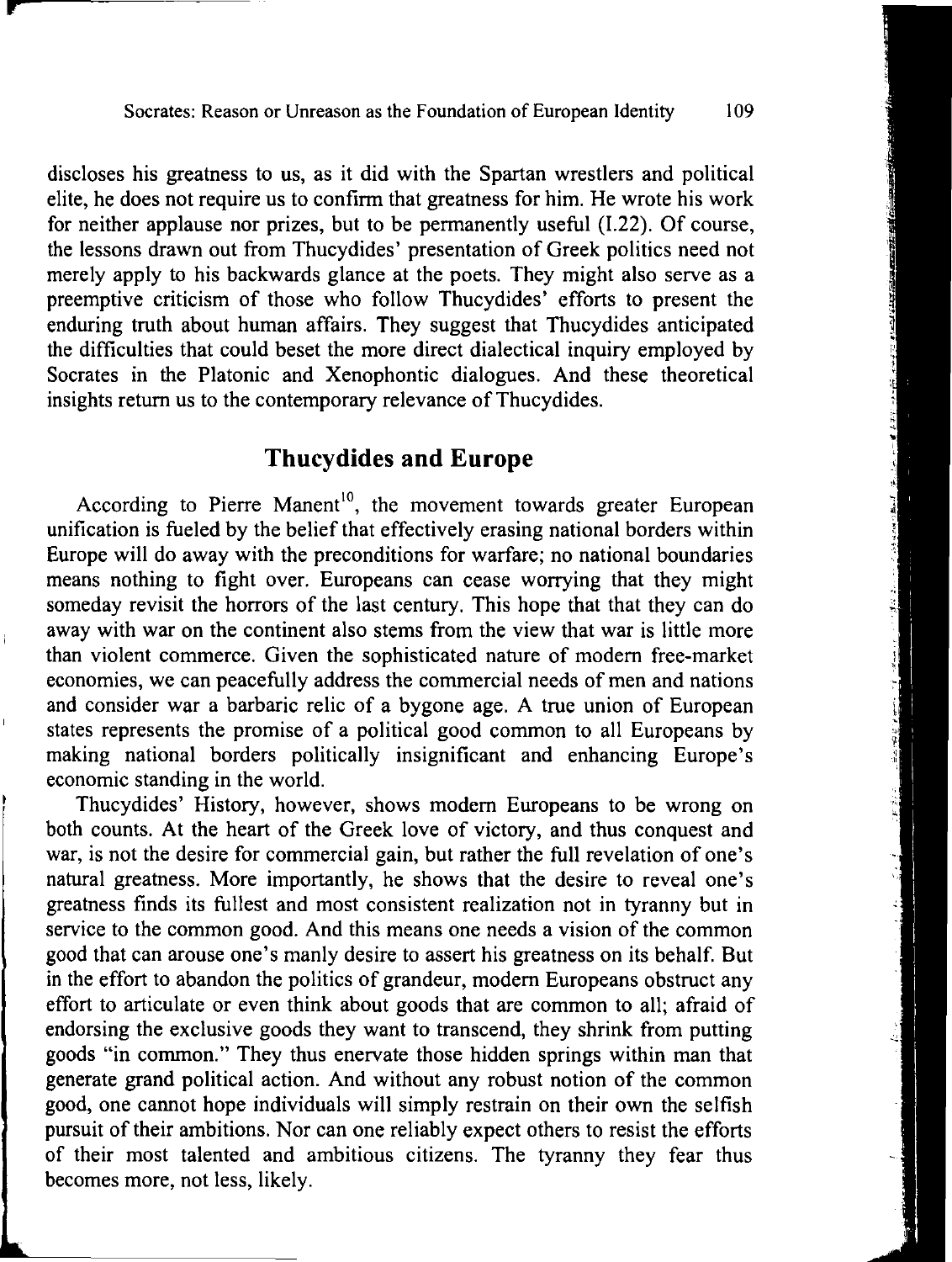Of course, Thucydides' account of Greek politics also points to the tenuous nature of the justice that defines it. By pointing to the close link between justice and injustice, he points to the futility of all utopian schemes dedicated to realizing a good that is unambiguously common to all. His dramatic illustration of Olympic political psychology should thus temper the European propensity, cultivated by its century long experience with ideology, to seek political solutions embracing all of humanity. But more than this, the History offers a powerful, if quiet, warning for European political scientists. It suggests that the very effort to instantiate a community such as the E.U. clouds their capacity for genuine political reflection and self-examination. As Thucydides' methods suggested, one could only reliably gain access to "universal" political wisdom through reflection on the particulars that constitute political categories. But by trying to transcend particular national distinctions, contemporary Europeans undermine the very conditions required for the study of politics. Their utopian vision blinds them to the limits of reason, leaving them politically shortsighted and incapable of bearing witness to Thucydides' greatness. In presenting the life and death of Greek politics as he does, Thucydides reminds those concerned with Europe's apolitical drift of the humane necessity of politics while highlighting the fragility of Europe's most precious inheritance.

#### **Notes**

<sup>1</sup> Thucydides' work has no official title. I follow the convention of referring to it as the History. References to the History are in the standard book, chapter and section form. All translations of Thucydides' Greek are my own.

<sup>2</sup> Pierre Manent's *A World beyond Politics? A Defense of the Nation State* (Princeton University Press: 2006). chapter 7.

<sup>3</sup> For parallel readings of this section see Steve Forde's *The Ambition to Rule: Alcibiades and the Politics of Imperialism in Thucydides* (Cornell University Press: 1989), 48 and 175; Clifford Orwin's *The Humanity of Thucydides* (Princeton: 1994), 31; and Paul Ludwig's *Eros and Polis* (Cambridge University Press: 2002), especially 153-169 and 262-318.

4 Simon Hornblower, *A Commentary on Thucydides. Volume* I. *Books I-III* (Oxford: Clarendon Press, 1991), 26-7.<br>
<sup>5</sup> Chapter 2 of Forde's *Ambition* proved a major source of inspiration for this section.<br>
<sup>6</sup> See chapter 3 of Forde's *Ambition*.<br>
<sup>7</sup> The only other time Thucydides identifies an Olympia

Ill.9, where he introduces the Mytileneans's speech to the Spartans by referring to Dorieus of Rhodes. To see the import of such a reference, compare Thucydides' later reference to Dorieus (VIII.34) with the Mytilenean speech here.<br><sup>8</sup> There is perhaps no finer introduction to the subtleties of this passage than Clifford

Orwin's "Thucydides' Contest," *Review of Politics* 51 (1989): 345-364.